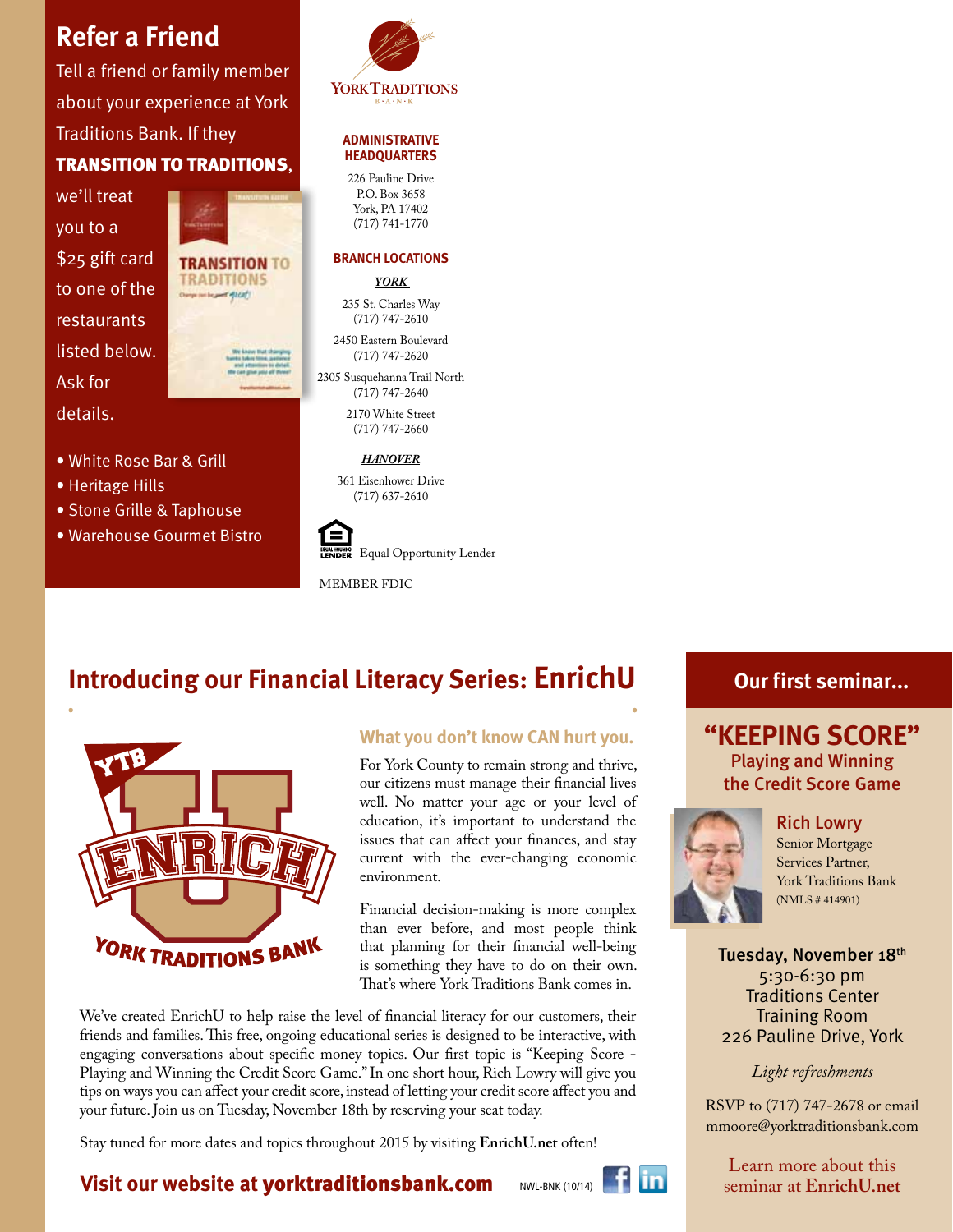**Fall 2014**

# Paditionally

# Letter from the President

As I write this letter, it is exactly three weeks until we celebrate the 12th Anniversary of York Traditions Bank. October 28, 2014 will also mark the day we officially cut the ribbon of our fifth branch at 361 Eisenhower Drive in Hanover. Even as we prepare to mark another milestone and welcome a new retail team to our family, York Traditions Bank is planning ahead for the next stage of our growth.

The Bank continues to perform well with overall positive growth. Through the end of third quarter, total assets now exceed the \$300 million threshold for the first time, standing at \$302 million; loans are approximately \$239 million; and deposits have reached \$238 million. Year-to-date net income of \$1,558,000 represents a 6.8% increase over the same period last year, yielding a return on assets of .72%. We have enhanced our Investor Relations by moving to over-the-counter electronic trading of our Bank stock. See page 7 to read John Blecher's explanation of YRKB on the OTC Markets.

Our team of Best in Class Associates is expanding in number and increasing in expertise to strengthen our foundation for the future. Since the start of 2014, we have welcomed 22 new faces throughout all areas of the bank, including the Hanover team and an enhanced Information Technology department. We've also added our second new Board member this year and created a Hanover Advisory Board made up of local business and community leaders. Learn more about them on pages 4-6.

York Traditions Bank supports over 130 organizations across the York and Hanover communities, and our Associates give of their time, talent, and treasure to countless causes. This year, the Bank has also committed to a long-term community partnership with the York Revolution to ensure the traditions of our community continue, and to create new traditions. Details are contained on page 2.

We're also launching a new financial literacy series - EnrichU - designed to help York Countians learn ways to take control of their financial future and enrich their lives. The first seminar, set for November 18th, is announced on the back page.

It all comes down to this: our growth, both present and future, must make a difference in our hometown. Why? Because we live here too. If we look at each day as a new opportunity to build more new value-based relationships, the potential for growth is endless.

Always looking forward,

Mike Kor

Mike Kochenour Mike Kochenour **Example 19 YORK TRADITIONS** Chairman, President and CEO



# SAME FACES **NEW NAMES**



Did you know the word **teller** originates from the Old English word **tellan**, which means "to enumerate or count?" At York Traditions Bank, our front line Associates process a wide variety of transactions beyond taking deposits and cashing checks. They have the knowledge and training to answer questions typically referred to a Personal Banker or Manager at other institutions. And they take ownership to support the resolution of customer challenges in order to assure the quickest response and continuity in communication.

We feel this level of service and diverse knowledge deserves a word beyond teller. So we've decided to change their names! Depending on their level of experience and responsibility, they will now be known as:

CLIENT CARE SPECIALIST (previously Teller) SENIOR CLIENT CARE SPECIALIST (new position) CLIENT CARE EXPERT (previously Senior Teller) CLIENT CARE MANAGER (previously Head Teller)

We hope you agree these new names better reflect the vital role they play in building relationships with YOU - our valued customers. Please join us in congratulating our CLIENT CARE TEAM on their new titles!

Pictured above is one of our valued long-time customers, Dr. Heather Lawrence of Tamarkin Eye Associates, with Becky Amspacher, Senior Client Care Specialist and one of our very first Associates who helped open York Traditions Bank on October 28, 2002!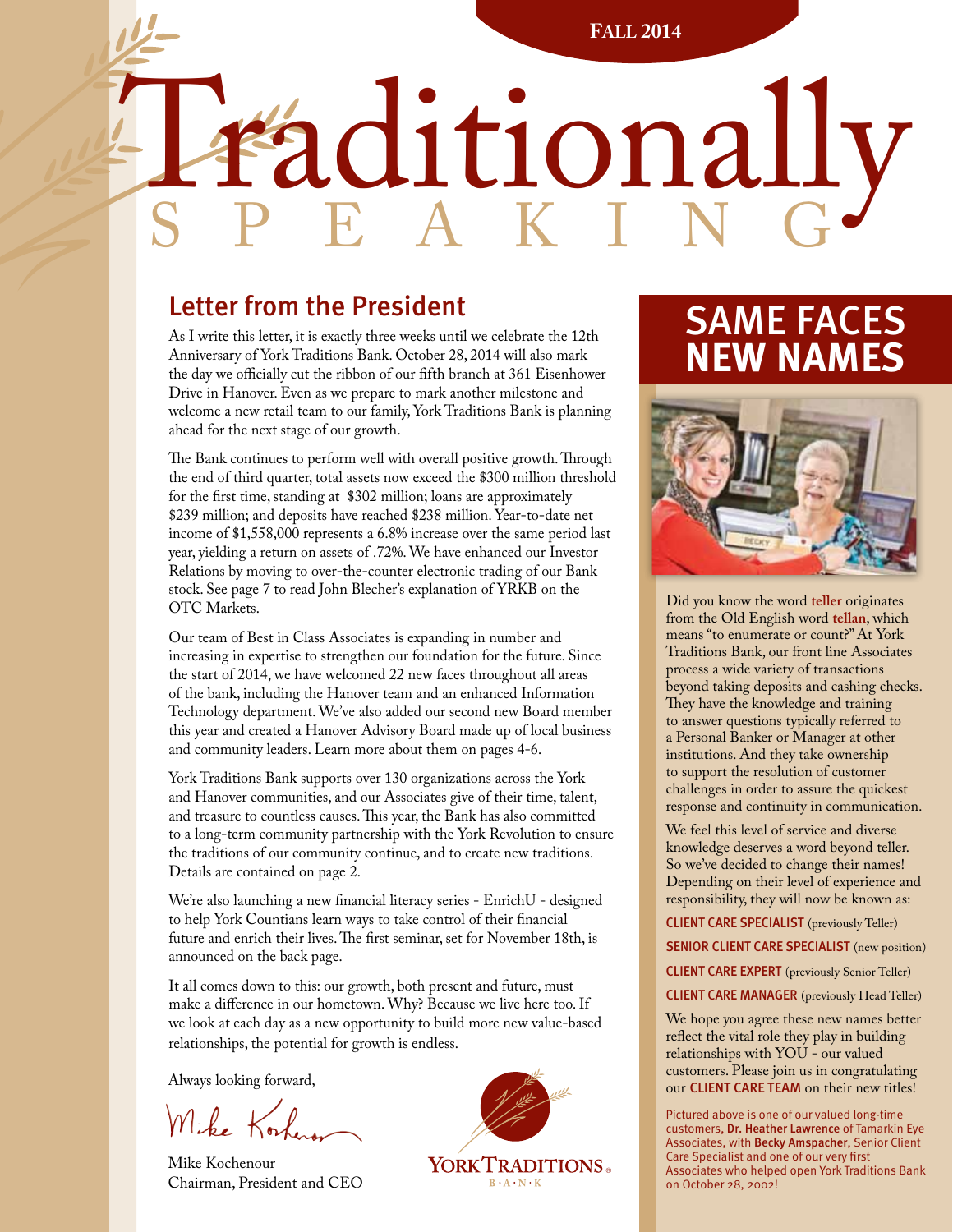

# **Partnering with the York Revolution to keep the traditions of York County alive!**

York Traditions Bank and the York Revolution will bolster local traditions and bring new family-friendly experiences to York County. The Bank has pledged a three-year commitment to a brand new partnership with the York Revolution, which will be carried out through a new Revolution venture branded as "Eventive."

Leveraging the contribution of York Traditions Bank and the York Revolution's event production expertise, Eventive will help sustain and enhance existing events like the York Halloween Parade and July4York. Eventive will also look to add one-of-a-kind seasonal events such as the FIRESTOCK pyrotechnic festival that was held this past spring.



Pictured are (left) Eric Menzer, General Manager of the York Revolution, and (right) Mike Kochenour, Chairman, President and CEO of York Traditions Bank on August 25, 2014 at York City Hall after the announcement of a 3-year partnership and the launch of Eventive.

The York Revolution began hosting community events in 2013 when it took over production of York's annual Fourth of July Celebration, which was in danger of coming to an end. It did the same with the York Halloween Parade in October. York Traditions Bank is stepping up in 2014 to provide financial support for these events and to allow the Revolution to create two more community-based events in each of the next three years.

Mike Kochenour, Chairman, President and CEO of York Traditions Bank, said, "When the York Revolution brought the idea of Eventive to us, we immediately saw the connection to the vision of York Traditions Bank. Our very name is about capturing the rich traditions of our hometown. To be able to support traditions such as the York Halloween Parade is an extraordinary opportunity for our organization."

"York has a strong identity," added Eric Menzer, President and General Manager of the York Revolution. "In an era of globalization, it's refreshing to see a local business like York Traditions Bank embracing cultural roots and putting their money where their mouth is when they say 'Because we live here too'."

For more information about Eventive, visit **eventiveyork.com**. For more information about the 65th Annual York Halloween Parade, visit **yorkhalloweenparade.com**. Stay tuned on future events by visiting **yorktraditionsbank.com** often!

2

# **Branch Associates branch out to help strengthen the community!**

On April 27th, the **White Street branch** participated in the March of Dimes Walk for Babies at John Rudy Park. They raised a total of \$1655 – their highest in the four years they have participated. (photo 1)

participated in Great American Clean-up of PA. During their "Beautify the Boulevard" event, they collected 80 pounds of trash and litter from South Keesey Street to Edgewood Road. (photo 3)

This year was the 6th spring the **Eastern Boulevard branch**

On September 27th, the **St. Charles Way branch** participated in Olivia's House Walk to Remember at John Rudy Park. They celebrated and honored those they loved by raising funds for York's grief and loss center for children. (photo 4)

The **Susquehanna Trail branch** went to work at LegUp Farm on April 26th during their Annual Spring Cleanup Day. They helped put down new mulch in the garden area and around the Koi pond. (photo 2)



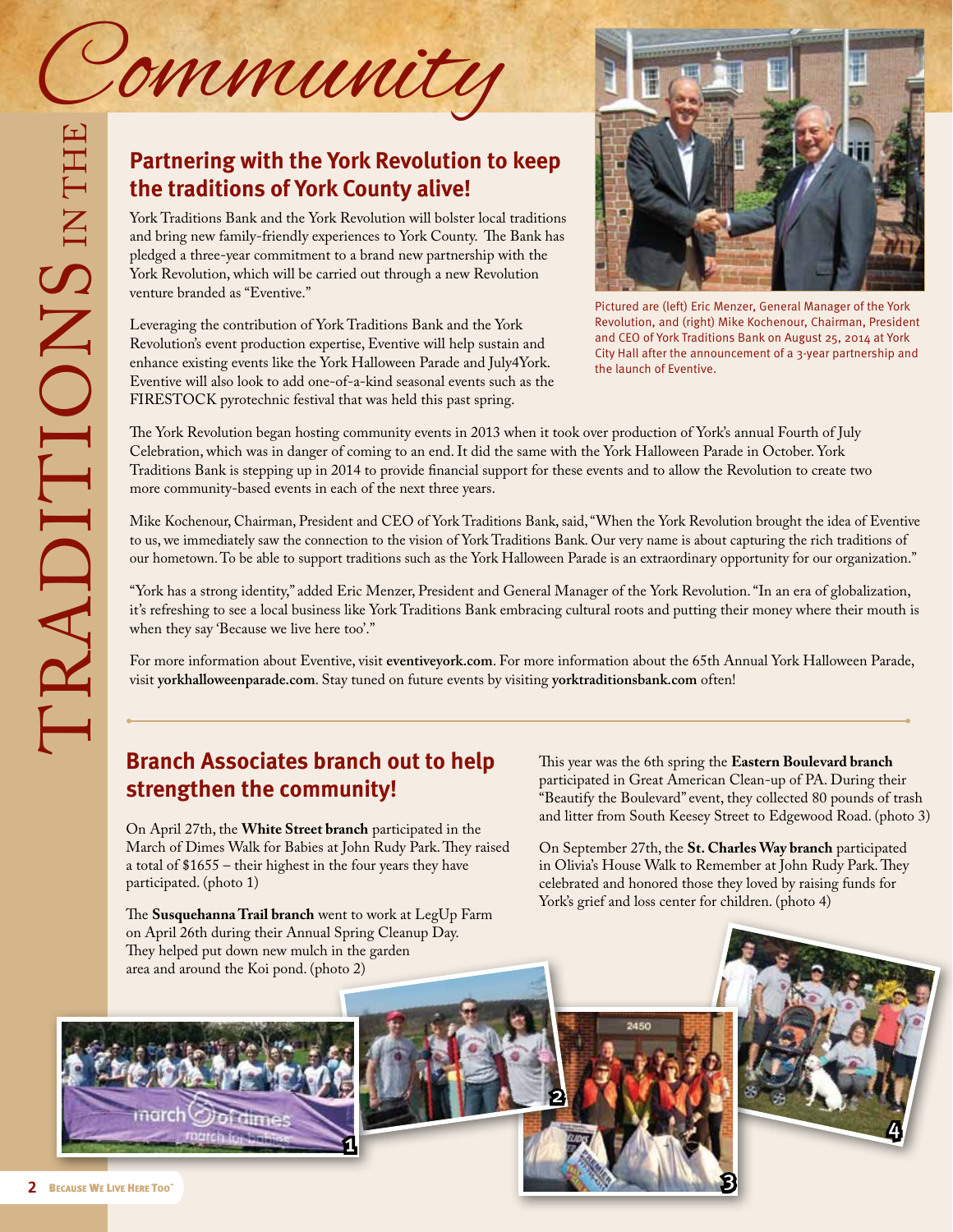# INDUSTRY INSIGHTS from our Experts



### **Stock now traded on OTC Markets**

john blecher, FOUNDER Managing Director, Chief Operating Officer, Chief Financial Officer

June 27, 2014 marked another first for York Traditions Bank. It was the day that the first share of our common stock was traded under the ticker symbol "YRKB" on the OTC Markets.

Since the Bank's inception in 2002, all York Traditions Bank stock transactions have been handled through our administrative office. Management introduced sellers to buyers, handled the paperwork with the Bank's external transfer agent, and relied on word of mouth to determine who may be interested in purchasing stock.

Over-the-counter trading is a natural next step in the progression of a smaller community bank in providing access, availability, and convenience to existing and prospective investors.

OTC is an electronic market that operates somewhat like NASDAQ or the NYSE, without requiring the SEC registration and reporting which is cost prohibitive for a bank of our size. OTC pulls information from the reports we currently file with the FDIC, which allows our staff to be more efficient. It also increases the liquidity of stock, opening up the shares to the broader market, and making it readily available to anyone who has a broker or online brokerage account.

In addition, "YRKB" stock is now DTC (Depository Trust Company) eligible for electronic trading. Shares can be registered in street name rather than the individual names of shareholders, which means paper certificates are no longer needed.

If you are interested in purchasing York Traditions Bank stock, visit OTCMarkets.com, or any financial website, and type in "YRKB" to find current prices. If you are a current shareholder, you may choose to deposit your paper certificates with your broker or into your online brokerage account. Your "YRKB" stock and activity will show up on your monthly statements, and you'll be poised to purchase additional stock in the future.

For more information, visit the Investor Relations area of our website, or feel free to call me at (717) 747-2601.



# **Taking Care of Business (& Vice Versa)**

MIKE HUSON Managing Director, Business Services

When York Traditions Bank was formed in 2002, I joined the team as Senior Business Services Partner. As one of two commercial lenders, we were laser focused on small business. Being a small, community bank allowed us to be more responsive, flexible, and creative than the larger banks in order to meet our customers' needs. It was liberating. We soon became known as "the bank that knows small business," with timely response, local decision-making, and deep relationships. Our customers felt like partners.

The customers who trusted us with their business early on appreciated our approach so much that they referred many other businesses to us. I greatly appreciate those early customers for being so instrumental in helping York Traditions Bank - and me, personally - grow and succeed. I was promoted to Business Services Team Leader, and I saw our team eventually increase to six lenders serving the needs of an ever-expanding list of diverse York County businesses.

Our business customers have also played a key role in the growth of our retail division, as they and their families opened their personal accounts with York Traditions Bank. Our outstanding Branch Managers and their teams take these relationships to the next level. Because they talk with business owners as they conduct their day-to-day banking, our retail teams know when customers need a new piece of equipment, want to add to their staff, or dream of opening another location. Our business and retail teams work together seamlessly to ensure clear communication, quick response, and a holistic experience for our clients.

In April, I was honored to join the Executive Management team with a promotion to Managing Director, Business Services. While my role as a senior manager is still evolving and I continue to learn about other areas of the Bank, I'm confident I can add a valuable perspective to the leadership team. I'm dedicated to being the voice for businesses of all sizes as our organization continues to grow into Hanover and beyond.

In each position I've held with York Traditions Bank, I've tried to play some small part in helping business owners and their families achieve their goals and dreams. They've certainly helped me achieve mine.

# **Big enough to help you BUILD YOUR BUSINESS. Small enough to BUILD A RELATIONSHIP.**

It was 2002 when the founders of York Traditions Bank made the decision to create a bank from the ground up. They felt small businesses should receive the attention they deserved. It was time that York County once again had a bank with York in its name - where decisions were made locally and people knew each other by name.

York Traditions Bank remains committed to the success of York County Small Business. We feel it just makes sense to support the organizations that create jobs and keep our hometown humming. It's also a true privilege to work with some of the most dynamic and dedicated business professionals anywhere. Recently, a few of them took time out of their busy schedules to talk about their experience with us.

**THANK YOU** to (L to R) Leslie Delp, M.A., Olivia's House; Mike Bowser, Jr., D.M.D., Bowser Dental Arts; Dr. Julie Drolet, Women's Institute for Gynecology and Minimally Invasive Surgery; Dean Berkheimer and Sharon Berkheimer Hogue, BAPS Auto Paint & Supply; and Ryan Hayman, Hayman Studio of Commercial Photography and Video.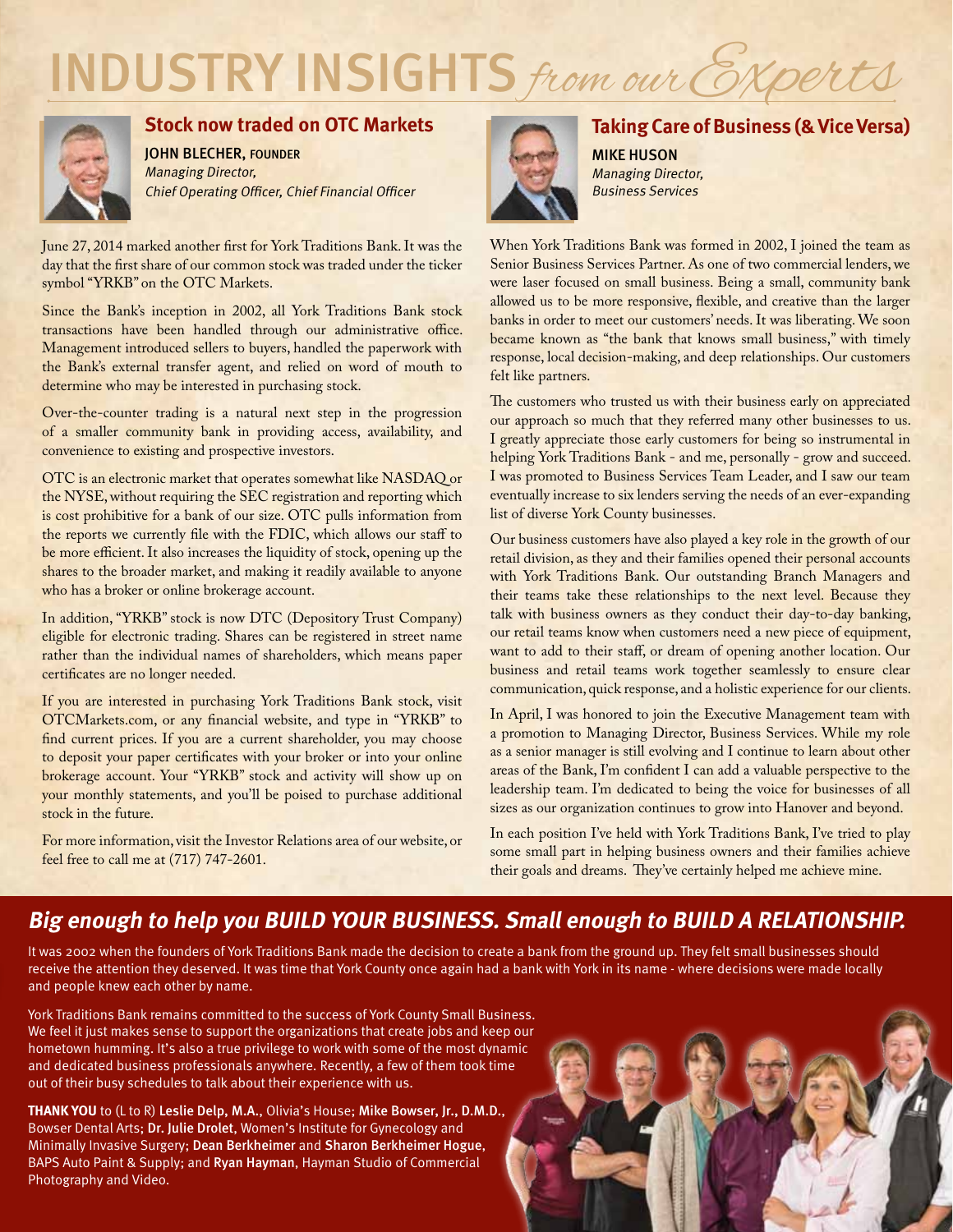# **PEOPLE MOVES & NEWS**

Welcome!



#### JoSEPH lombardi Director of Information **Technology**

Joseph Lombardi joined York Traditions Bank in April in the role of Director of Information Technology.

Joe earned his B.S. in Computer

Information Systems from Southern New Hampshire University. His nearly 20 years of experience in the IT field includes six years as IT Director at Penn National Gaming, along with numerous technologybased leadership and support roles in the insurance and government arenas.

Joe's background in such highly regulated industries means he is uniquely qualified to lead York Traditions Bank into the future as we expand into Hanover and plan for further growth.



#### CHAD BROWNAWELL Systems Administrator

In June, Chad Brownawell was hired as the Bank's Systems Administrator. Chad has over thirteen years of IT experience, most recently as a Systems Administrator at Hollywood Casino at Penn National Race

Course. Chad rounds out the technology department and is a great support to all areas of the Bank.

Congratulations!



#### LINDA SENFT Director of Regulatory Services

In recognition of her growing responsibilities, Linda Senft has been named Director of Regulatory Services. Linda joined York Traditions Bank in 2008 as Compliance Officer. As the Bank has grown, Linda's role has continued to expand to include such areas as security, information security, and

enterprise risk management. Linda's new title better recognizes the expanded scope of her position. With ever-changing industry regulations and the increasing risks associated with fraud, this department's function is more important than ever. We appreciate Linda's watchful eye and unwavering commitment to protecting our customers and our organization.



# MiCHAEL kochenour Appointed to PBA Group 5 Chair

In July, York Traditions Bank Chairman, President and CEO, Michael Kochenour, was re-appointed to the Pennsylvania Bankers Association Board of Directors. In his capacity as Chair of PBA Group 5, he represents Adams, Cumberland, Dauphin, Franklin, Fulton, Juniata, Lancaster, Lebanon, Mifflin, Perry, and York Counties.



The Pennsylavania Bankers Association, located in Harrisburg, is the state's leading

banking trade association. The Association offers extensive continuing education programs, government relations representation on behalf of the industry, and provides numerous products and services to support community banks and their employees throughout the Commonwealth.

# **DAVID BODE named bank DIRECTOR Newest member enhances strength, adds dimension to Board of Directors**



David L. Bode, Managing Partner of ROCK Commercial Real Estate joined the York Traditions Bank Board effective at the June 19th Board Meeting. Mr. Bode has spent 27 years in real estate, primarily in the commercial arena, and was one of four Principals who formed ROCK Commercial Real Estate in 2001. Dave was named Managing Partner for the firm in 2008 and has continued to provide senior leadership for their growth and expansion across the York and broader Central Pennsylvania marketplace.

Dave is a Certified Commercial Investment Member (CCIM) and also carries the designation of the Society of Industrial & Office Realtors (SIOR). Additional training and education has been achieved through York College of Pennsylvania, The Real Estate School, and the York County Real Estate Training Center. He also maintains Real Estate Broker Licenses in Pennsylvania, Maryland and West Virginia.

Dave is currently on the Board of the American Red Cross York Chapter, and serves on the Site and Facilities Committee for Logos Academy. He is Past President of the York County Chamber of Commerce Economics Club, and has supported numerous other community organizations and activities including Downtown Inc.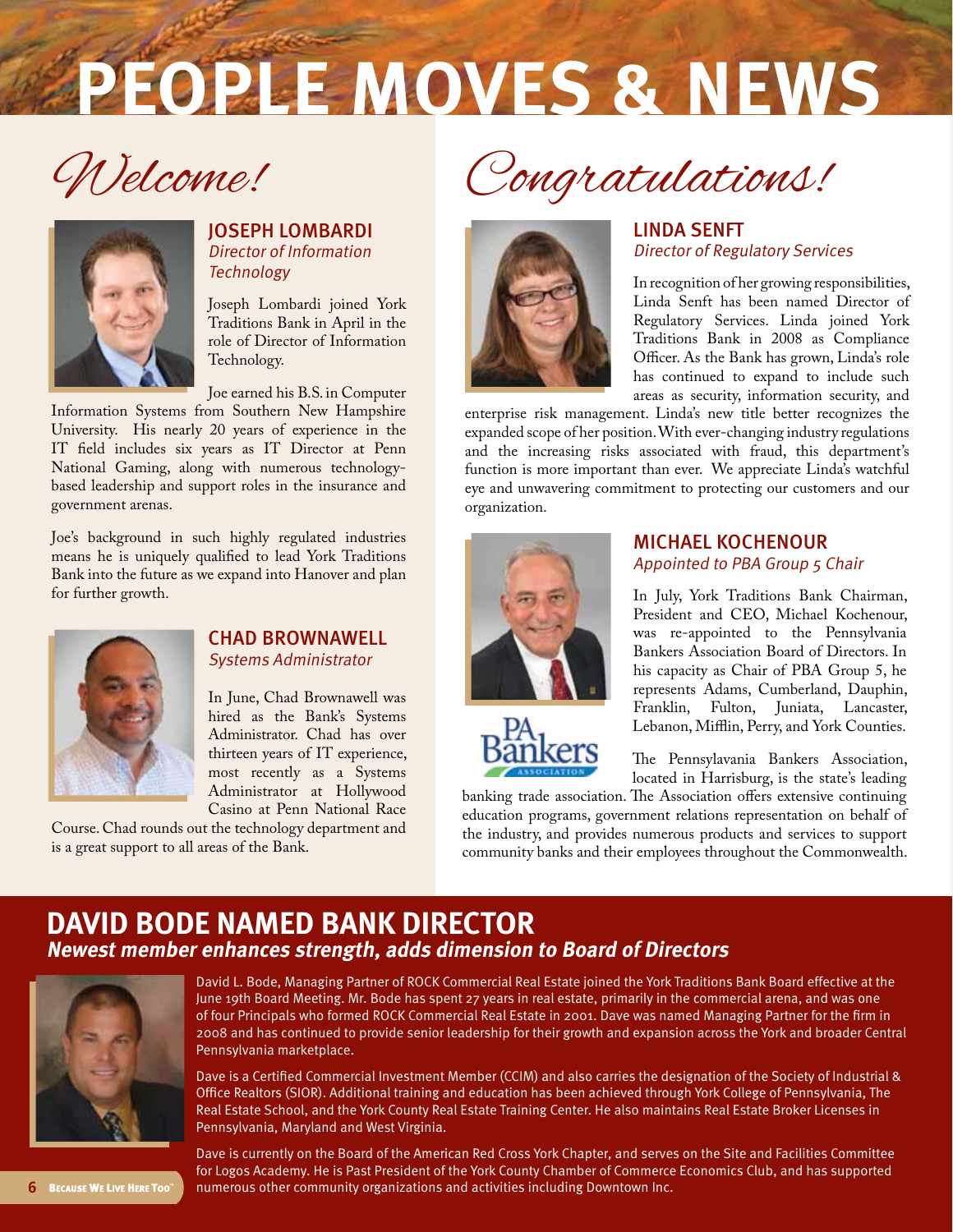# **Building partnerships!**

York Traditions Bank is proud to partner with the York Builders Association during their 50th Anniversary Year! As Presenting Sponsor of the 2014 Parade of Homes, it was fun to visit over 20 beautiful homes on September 20th

and 21st and see the amazing work of the builders and remodelers in the York area.



# **Keith Sheffer shaves head for Relay for Life**

The 2014 Relay for Life was held June 20th and 21st at



York County School of Technology. Sixty-three teams and 786 participants raised \$200,933! **Keith Sheffer**, Director of Loan Operations, gathered a York Traditions Bank team together and challenged them to a \$2,500 goal. Team Traditions met the challenge by raising \$2,670, so Keith stayed true to his promise and shaved his head during a departmental meeting on July 22nd.

# **United Way Day of Action**

Twelve York Traditions Bank Associates participated in the United Way Day of Action on Friday, June 20th at Cross Keys Retirement Village. Their mission? To put smiles on the

faces of the residents. So they organized a beach party, complete with games and dancing in grass skirts. It was as much fun for our team as it was for the residents. Mission accomplished!





# Highlights from our 6th ANNUAL WOMEN'S EVENT - June 10, 2014

## featuring Tracey C. Jones of Tremendous Life Books

One-hundred-fifty women filled the ballroom at the Country Club of York to hear inspirational, motivational speaker, Tracey

Jones. Ms. Jones is an Air Force Academy graduate, served as an officer during the First Gulf War, and has held roles with Fortune 500 companies. In 2009, Tracey returned to Central PA to become President of Tremendous Life Books. Tracey's father and founder

of the company, Charlie "Tremendous" Jones, encouraged others to live a tremendous life by reading great books and meeting great people along the way. After hearing her speak, it was evident that Tracey continues his legacy.

Tracey is also the human to three rescue dogs who have themselves penned books teaching leadership lessons. Ruby Red, her Australian Shepherd (pictured right), accompanied Tracey to share her experiences in going from "broken and muzzled" to CEO (Chief Excitement Officer) of Tremendous Life Books.

Carolyn Schaefer of York Traditions Bank noted, "Tracey and Ruby are a perfect example of the impact women can have on the lives of other women through mentorship and encouragement."





## **Her traditions 2014 scholarship winners**

York Traditions Bank has announced the winners of our Her Traditions 2014 Scholarship. Once again, the Bank received many very impressive applications which were evaluated by a third party, and just like last year, York Traditions Bank decided to award one extra scholarship in 2014! Five young women received \$500 each toward their educational endeavors in recognition of

their superior leadership skills, admirable academic achievement, and promising potential to become a future woman leader of our community.

For more details about our Her Traditions Women's Initiative, visit **hertraditions.com**. Her Traditions 2015 Scholarship information is available on the website or in any branch.

Pictured are (seated L to R) Conchita Garcia, York Country Day School; Megan Chubb, West York High School; (standing L to R) Mike Kochenour, Chairman, President & CEO; Madison Collins, Spring Grove High School; Abbey Barnhart, Susquehannock High School; Jennifer Wenger, Central York High School; and Carolyn Schaefer, Managing Director of Personal Banking & Wealth Management.

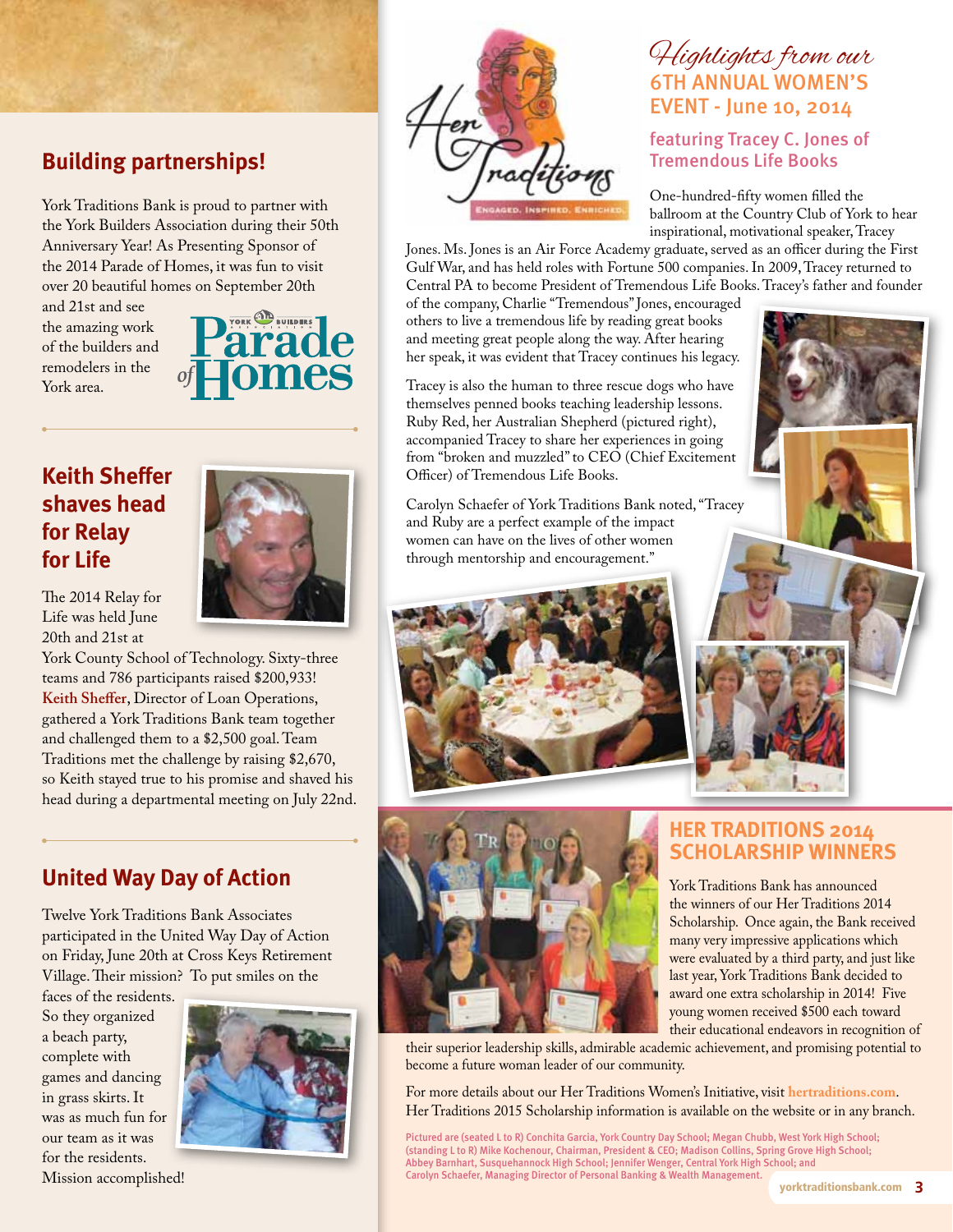# Offleet our HANOVER ADVISORY BOARD



#### MICHAEL P. KELLY, Chair Hanover Market Executive York Traditions Bank

Mike Kelly joined the York Traditions team in April as Hanover Market Executive. With 23 years of community banking experience, most recently with Susquehanna Bank, Mr. Kelly is an expert at building business relationships. He is actively involved in the Hanover Area

Chamber of Commerce and Hanover Rotary. Mike is also a current Board member of the Chamber and the Hanover Public School District, and a past Board member of the Hanover Red Cross, as well as Co-chair of their annual Golf Tournament.



#### ELIZABETH F. CARSON Retired Banking Executive

Betty Carson began her 33 year banking career with Farmers Bank in Hanover, and retired from M&T Bank in 2011 as Senior Vice President, Retail Banking. Ms. Carson is an Athena award recipient and was named one of the "Best 50 Women in Business" by the Central Penn Business Journal. Currently, Betty is Board Chair of

the York County Library System, Board member of Capital Blue Cross and Hanover Country Club, Board member and Hanover Advisory Board Chair of the York County Community Foundation, and President of the South Western School District Education Foundation.



#### JEREMY FREY, Esquire Partner, Barley Snyder LLP

Jeremy Frey received his B.A. in Policy Studies from Dickenson College, and a Juris Doctorate from American University Washington College of Law. As Partner with Barley Snyder, Attorney Frey specializes in the areas of business, real estate and finance, and credit law. In 2011, Jeremy was recognized as one of Central

Penn Business Journal's "Forty under 40" and was twice named to the list of Pennsylvania Rising Stars®. Jeremy is Board President of the Hanover Area Family YMCA, and a member of Rotary Club of York, Hanover Hospital Cornerstone Society Campaign, and TrueNorth Wellness Services.



### MATTHEW GUTHRIE, Esquire **Partner**

#### Guthrie, Nonemaker, Yingst & Hart

Matthew Guthrie began practicing law in 1985 after graduating from the University of Pittsburgh School of Law. He received his B.A. from Penn State University in 1982 after graduating from Spring Grove. Attorney Guthrie maintains a general practice of law which includes the areas of

real estate, wills and estates, family law and business law. Matt is also involved in Hanover Rotary, Hanover Elks, Hanover Area Networkers, Spring Grove Area Chamber of Commerce, and was a founding Board member of the Eichelberger Performing Arts Center.



#### liAm behrens CEO, YMCA of Hanover

During Liam Behrens' 25 year YMCA career, he has held positions ranging from entry level to senior management in Richmond, VA, Greensboro, NC, and Baton Rouge, LA. In 2010, Mr. Behrens became CEO of the Hanover Area YMCA. Liam holds a B.S. degree in Rehabilitation Services from Virginia Commonwealth

University, where he also had a soccer scholarship. Upon graduation he played soccer professionally before beginning his career at the YMCA. Liam is a member of the Hanover Rotary Club, and a Board member of Hanover Hospital and the Hanover Chamber of Commerce.



#### bERT ELSNER, II President & CEO Elsner Engineering Works

Bert Elsner received his B.A. in Business Management with a focus in HR from Gettysburg College. Mr. Elsner began his career at Snyder's of Hanover as HR Supervisor. In 1998, he joined his family business, Elsner Engineering Works, as a Project Manager and later became

Secretary and VP. In 2012, Bert was named the company's Treasurer, President and CEO. Bert is currently a Board member of Hanover Chamber of Commerce and is a Business Representative for the Hanover School District curriculum review committee.



## JOHN GRIM Partner, Associate Broker RE/MAX Quality Service

John Grim is one of four Partners who own and operate REMAX Quality Service, Inc. which has 39 licensed Realtors. Licensed since 1977, Mr. Grim is a life-long resident of the Hanover area. He is a 1974 graduate of Delone Catholic High School and PA Realtors Institute (GRI). John also

obtained his Associate Brokers License in 1988 and holds numerous college credits in the real estate field. John does a large amount of work in the residential real estate development field along with the construction of new homes.



#### oliver W. hoar President, R.H. Sheppard Company

Oliver Hoar earned his B.A. from Washington & Lee University. Mr. Hoar worked at various companies in corporate finance, equity research, and asset management positions prior to joining R.H. Sheppard in 2002. In 2012, Oliver became the third President in R.H. Sheppard's history. He is a member

of the Chartered Financial Analyst Institute and the Society of Manufacturing Engineers. Oliver is also involved in the York County Industrial Development Authority, General Authority of South Central PA, York County Hospital Authority, and Union Township Planning Commission.